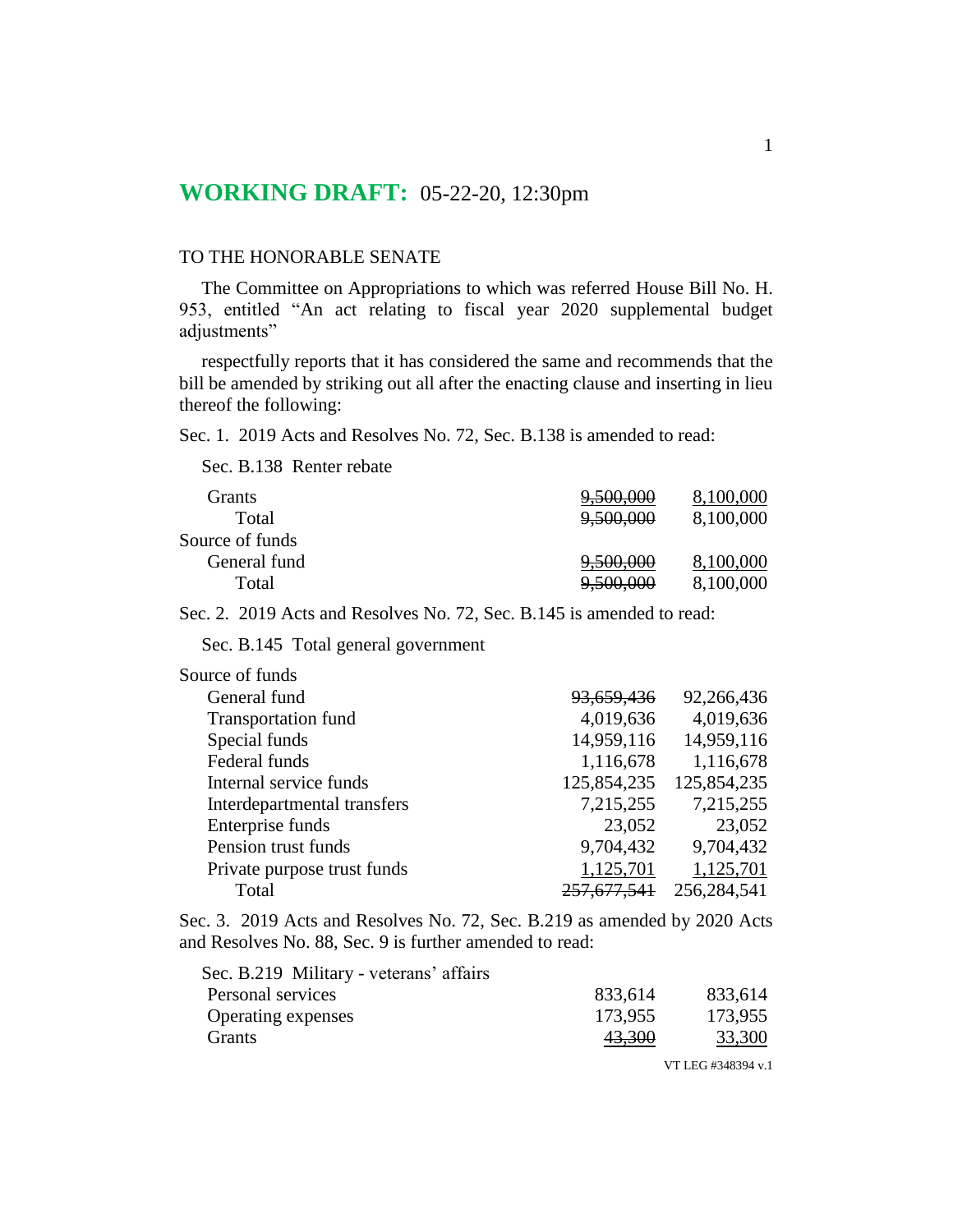| Total           | 1,050,869            | 1,040,869 |
|-----------------|----------------------|-----------|
| Source of funds |                      |           |
| General fund    | 803,651              | 793,651   |
| Special funds   | 147,218              | 147,218   |
| Federal funds   | 100,000              | 100,000   |
| Total           | <del>1,050,869</del> | 1,040,869 |

Sec. 4. 2019 Acts and Resolves No. 72, Sec. B.240 as amended by 2020 Acts and Resolves No. 88, Sec. 10 is further amended to read:

Sec. B.240 Total protection to persons and property

| Source of funds             |              |              |
|-----------------------------|--------------|--------------|
| General fund                | 164,720,860  | 164,710,860  |
| <b>Transportation fund</b>  | 20,250,000   | 20,250,000   |
| Special funds               | 88,767,278   | 88,767,278   |
| Tobacco fund                | 561,843      | 561,843      |
| Federal funds               | 54, 587, 748 | 54, 587, 748 |
| <b>ARRA</b> funds           | 921,260      | 921,260      |
| Interdepartmental transfers | 14,655,414   | 14,655,414   |
| Enterprise funds            | 11,472,400   | 11,472,400   |
| Total                       | 355,936,803  | 355,926,803  |

Sec. 5. 2019 Acts and Resolves No. 72, Sec. B.301 as amended by 2020 Acts and Resolves No. 88, Sec. 12 is further amended to read:

Sec. B.301 Secretary's office - global commitment

| Operating expenses               | 3,150,212                   | 3,150,212                      |
|----------------------------------|-----------------------------|--------------------------------|
| Grants                           | 1,630,119,013 1,629,912,361 |                                |
| Total                            | 1,633,269,225 1,633,062,573 |                                |
| Source of funds                  |                             |                                |
| General fund                     | <del>557,208,815</del>      | 513,632,278                    |
| Special funds                    | 34,969,169                  | 44,969,169                     |
| Tobacco fund                     | 21,049,373                  | 21,049,373                     |
| State health care resources fund | 21,101,110                  | 22,601,110                     |
| Federal funds                    |                             | 983, 572, 979 1, 015, 442, 864 |
| Interdepartmental transfers      | <del>15.367.779</del>       | 25,367,779                     |
| Total                            | 1,633,269,225 1,633,062,573 |                                |

Sec. 6. 2019 Acts and Resolves No. 72, Sec. B.306 as amended by 2020 Acts and Resolves No. 88, Sec. 14 is further amended to read:

Sec. B.306 Department of Vermont health access - administration

VT LEG #348394 v.1 Personal services 140,308,825 140,308,825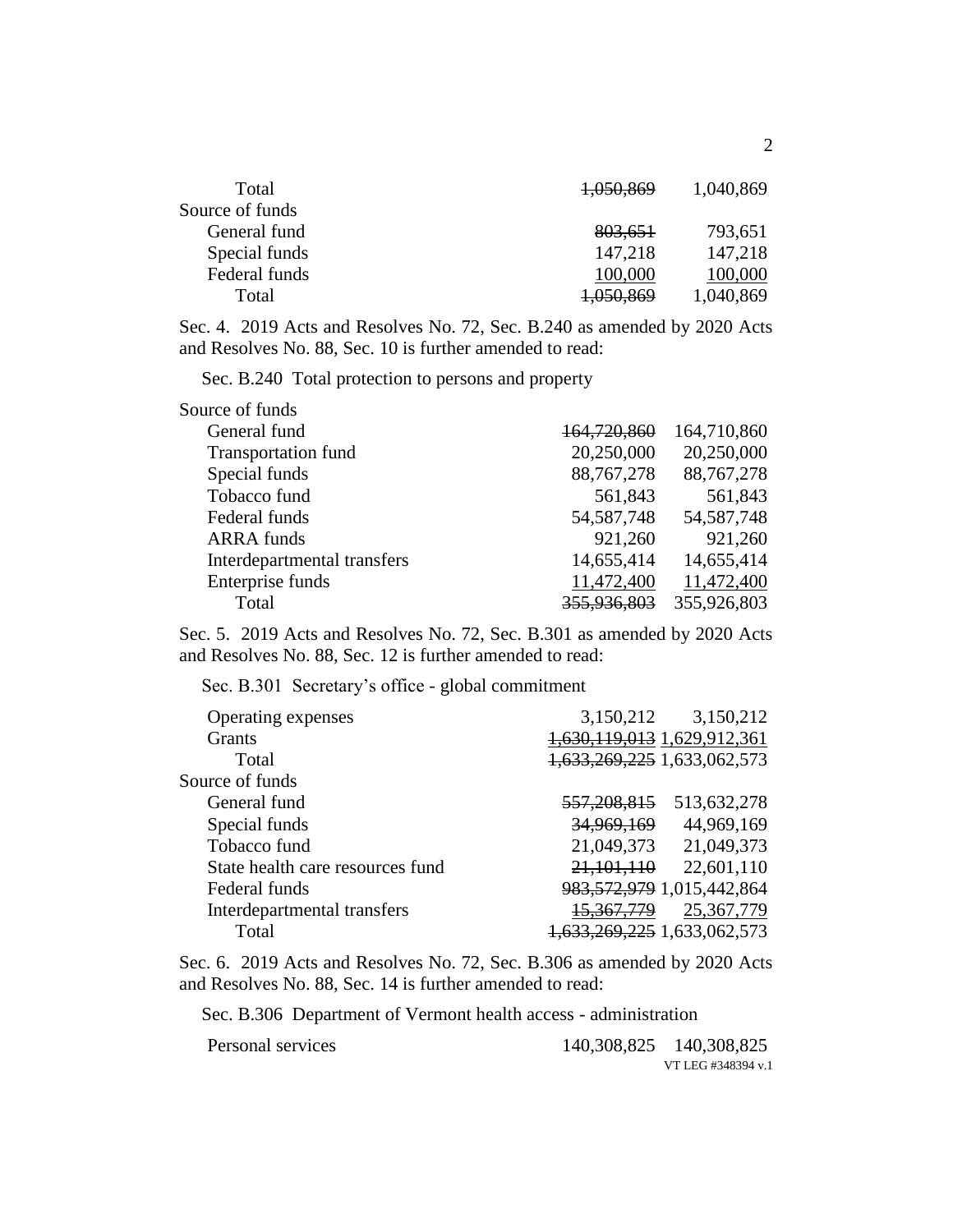| Operating expenses          | 29,905,859            | 29,905,859  |
|-----------------------------|-----------------------|-------------|
|                             |                       |             |
| Grants                      | 6,764,723             | 6,764,723   |
| Total                       | 176,979,407           | 176,979,407 |
| Source of funds             |                       |             |
| General fund                | <del>32,242,529</del> | 32,228,890  |
| Special funds               | 6,096,108             | 6,096,108   |
| Federal funds               | 124,749,165           | 124,735,526 |
| Global Commitment fund      | 9,369,215             | 9,369,215   |
| Interdepartmental transfers | 4,522,390             | 4,549,668   |
| Total                       | 176,979,407           | 176,979,407 |
|                             |                       |             |

Sec. 7. 2019 Acts and Resolves No. 72, Sec. B.307 as amended by 2020 Acts and Resolves No. 88, Sec. 15 is further amended to read:

Sec. B.307 Department of Vermont health access - Medicaid program global commitment

| 547,983     | 547,983                                                                                   |
|-------------|-------------------------------------------------------------------------------------------|
| 725,790,989 | 718,744,003                                                                               |
|             |                                                                                           |
|             |                                                                                           |
|             |                                                                                           |
|             |                                                                                           |
|             | 726, 338, 972 719, 291, 986<br>726, 338, 972 719, 291, 986<br>726, 338, 972 719, 291, 986 |

Sec. 8. 2019 Acts and Resolves No. 72, Sec. B.309 as amended by 2020 Acts and Resolves No. 88, Sec. 17 is further amended to read:

Sec. B.309 Department of Vermont health access - Medicaid program - state only

| Grants                 | <del>53,864,800</del> | 49,128,572 |
|------------------------|-----------------------|------------|
| Total                  | 53,864,800            | 49,128,572 |
| Source of funds        |                       |            |
| General fund           | 42,034,845            | 39,150,622 |
| Global Commitment fund | 11,829,955            | 9,892,450  |
| Enterprise funds       | O                     | 85,500     |
| Total                  | <del>53,864,800</del> | 49,128,572 |

Sec. 9. 2019 Acts and Resolves No. 72, Sec. B.310 as amended by 2020 Acts and Resolves No. 88, Sec. 18 is further amended to read:

Sec. B.310 Department of Vermont health access - Medicaid non-waiver matched

| <b>Grants</b> | 33,297,789            | 33,076,106         |
|---------------|-----------------------|--------------------|
| Total         | <del>33,297,789</del> | 33,076,106         |
|               |                       | VT LEG #348394 v.1 |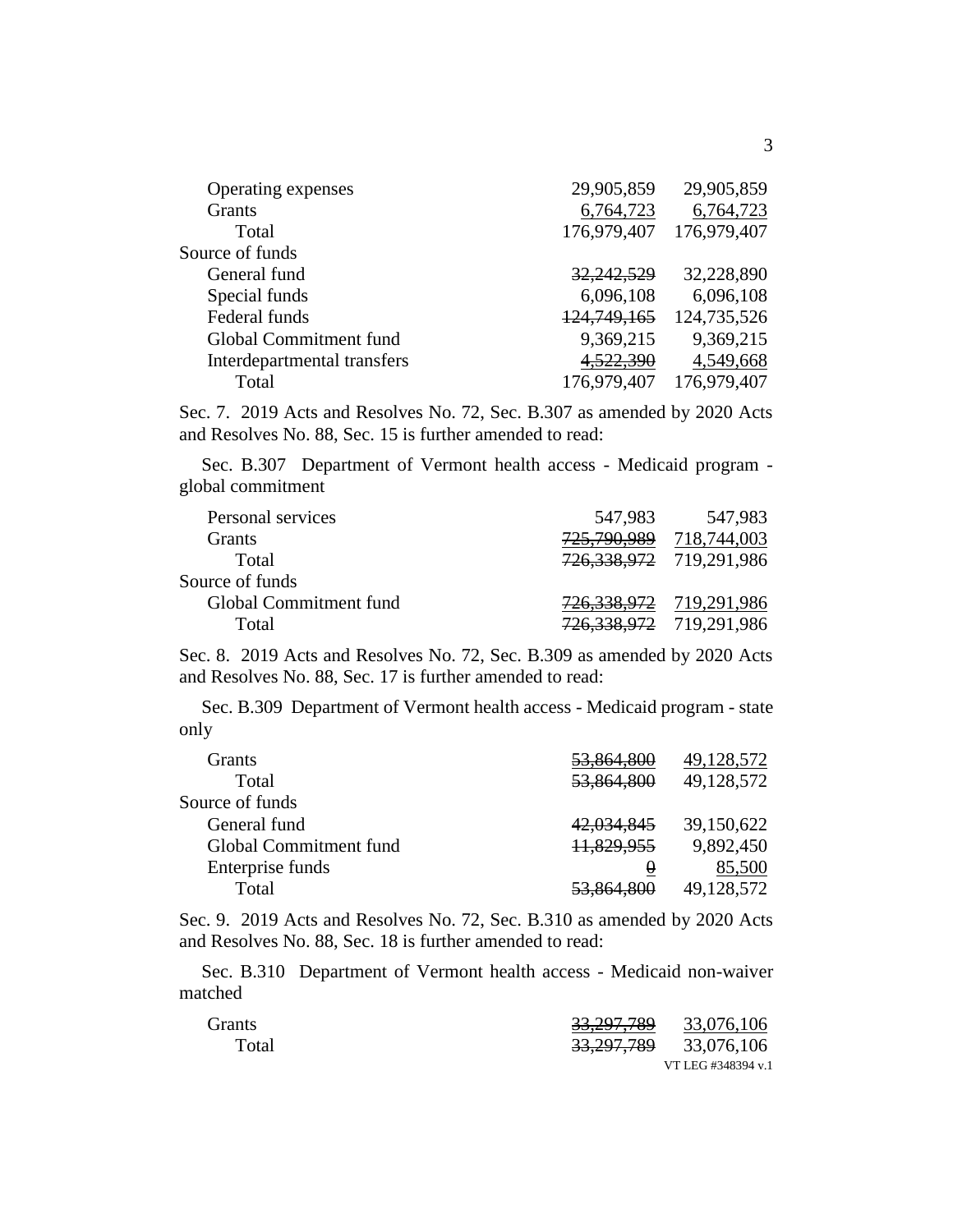| Source of funds |                       |            |
|-----------------|-----------------------|------------|
| General fund    | <del>12,140,974</del> | 11,896,989 |
| Federal funds   | 21, 157, 815          | 21,179,117 |
| Total           | 33,297,789            | 33,076,106 |

Sec. 10. 2019 Acts and Resolves No. 72, Sec. B.313 is amended to read:

Sec. B.313 Health - alcohol and drug abuse programs

| Personal services      | 4,363,807             | 4,363,807  |
|------------------------|-----------------------|------------|
| Operating expenses     | 255,634               | 255,634    |
| Grants                 | 51, 538, 398          | 50,316,237 |
| Total                  | 56,157,839            | 54,935,678 |
| Source of funds        |                       |            |
| General fund           | 1,946,686             | 1,946,686  |
| Special funds          | 1,170,177             | 1,170,177  |
| Tobacco fund           | 949,917               | 949,917    |
| Federal funds          | 17,574,970            | 17,574,970 |
| Global Commitment fund | <u>34.516.089</u>     | 33,293,928 |
| Total                  | <del>56,157,839</del> | 54,935,678 |

Sec. 11. 2019 Acts and Resolves No. 72, Sec. B.314 as amended by 2020 Acts and Resolves No. 88, Sec. 19 is further amended to read:

Sec. B.314 Mental health - mental health

| Personal services           | 32,137,652             | 32,342,021  |
|-----------------------------|------------------------|-------------|
| Operating expenses          | 4,434,083              | 4,434,083   |
| Grants                      | 237,094,507            | 237,759,022 |
| Total                       | 273,666,242            | 274,535,126 |
| Source of funds             |                        |             |
| General fund                | 7,699,658              | 7,699,658   |
| Special funds               | 1,684,904              | 1,480,535   |
| Federal funds               | 9,132,390              | 10,205,643  |
| Global Commitment fund      | 255,076,042            | 255,076,042 |
| Interdepartmental transfers | 73,248                 | 73,248      |
| Total                       | <del>273,666,242</del> | 274,535,126 |

Sec. 12. 2019 Acts and Resolves No. 72, Sec. B.318 as amended by 2020 Acts and Resolves No. 88, Sec. 22 is further amended to read:

Sec. B.318 Department for children and families - child development

| Personal services  | 4,618,948  | 4,618,948          |
|--------------------|------------|--------------------|
| Operating expenses | 1,031,325  | 1,031,325          |
| <b>Grants</b>      | 79,924,977 | 84,335,043         |
|                    |            | VT LEG #348394 v.1 |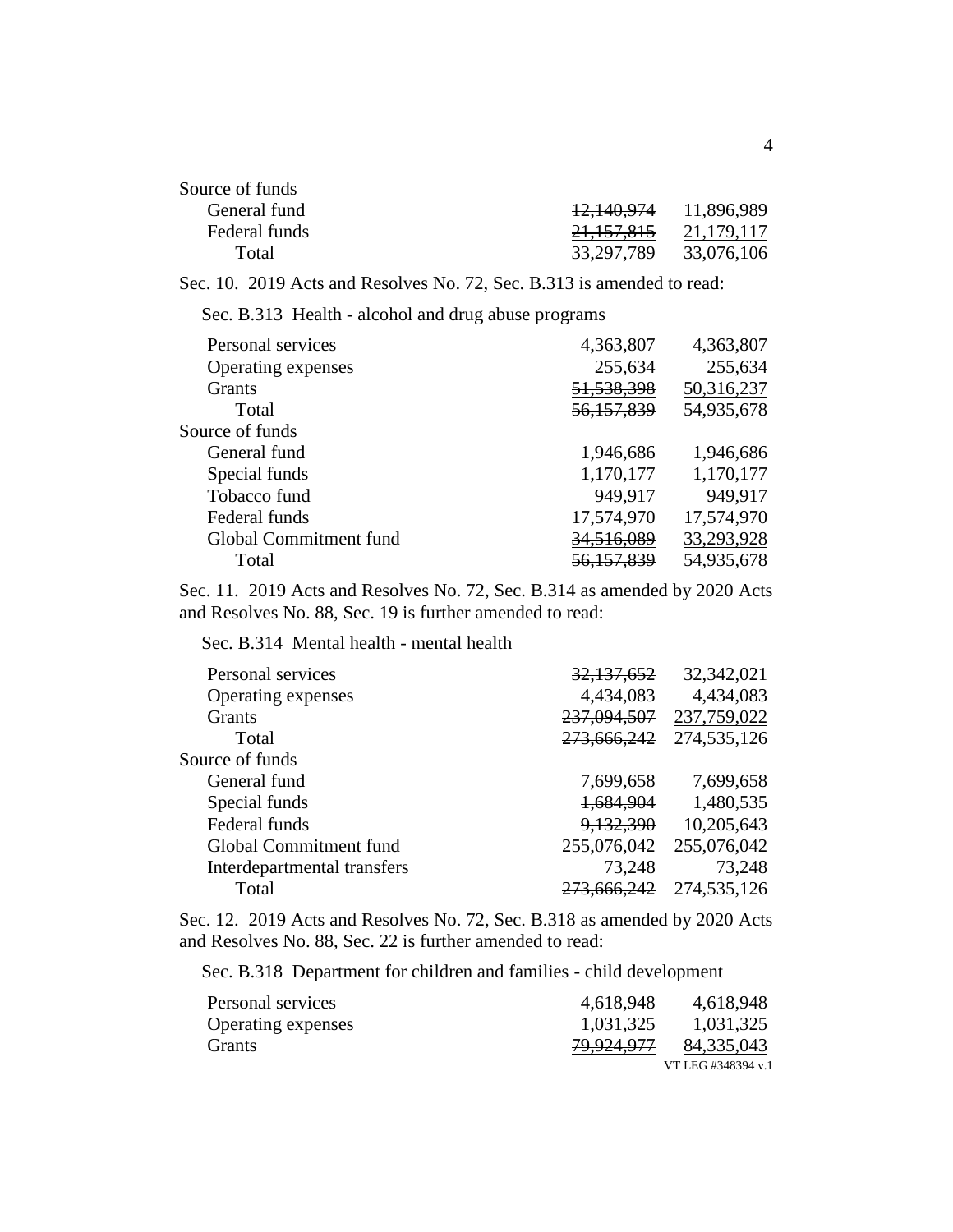| 85,575,250 | 89,985,316 |
|------------|------------|
|            |            |
| 39,843,744 | 39,843,744 |
| 1,820,000  | 1,820,000  |
| 33,144,045 | 37,554,111 |
| 10,744,961 | 10,744,961 |
| 22,500     | 22,500     |
| 85,575,250 | 89,985,316 |
|            |            |

Sec. 13. 2019 Acts and Resolves No. 72, Sec. B.325 as amended by 2020 Acts and Resolves No. 88, Sec. 26 is further amended to read:

Sec. B.325 Department for children and families - office of economic opportunity

| 522,340    | 522,340    |
|------------|------------|
| 43,673     | 43,673     |
| 10,137,256 | 12,471,323 |
| 10,703,269 | 13,037,336 |
|            |            |
| 5,037,111  | 5,037,111  |
| 57,990     | 57,990     |
| 4,778,480  | 7,112,547  |
| 829,688    | 829,688    |
|            | 13,037,336 |
|            |            |

Sec. 14. 2019 Acts and Resolves No. 72, Sec. B.346 as amended by 2020 Acts and Resolves No. 88, Sec. 34 is further amended to read:

Sec. B.346 Total human services

| Source of funds                  |                             |                           |
|----------------------------------|-----------------------------|---------------------------|
| General fund                     | 1,007,088,907               | 960,370,523               |
| Special funds                    | 123,986,513                 | 123,782,144               |
| Tobacco fund                     | 23,088,208                  | 23,088,208                |
| State health care resources fund | 21,101,110                  | 22,601,110                |
| Federal funds                    | 1,424,376,911 1,464,072,845 |                           |
| Global Commitment fund           | 1,593,280,128 1,583,073,476 |                           |
| Internal service funds           | 2,035,610                   | 2,035,610                 |
| Interdepartmental transfers      | 36, 346, 190                | 46,373,468                |
| Permanent trust funds            | 25,000                      | 25,000                    |
| Enterprise funds                 | 0                           | 85,500                    |
| Total                            |                             | 328, 577 4, 225, 507, 884 |
|                                  |                             |                           |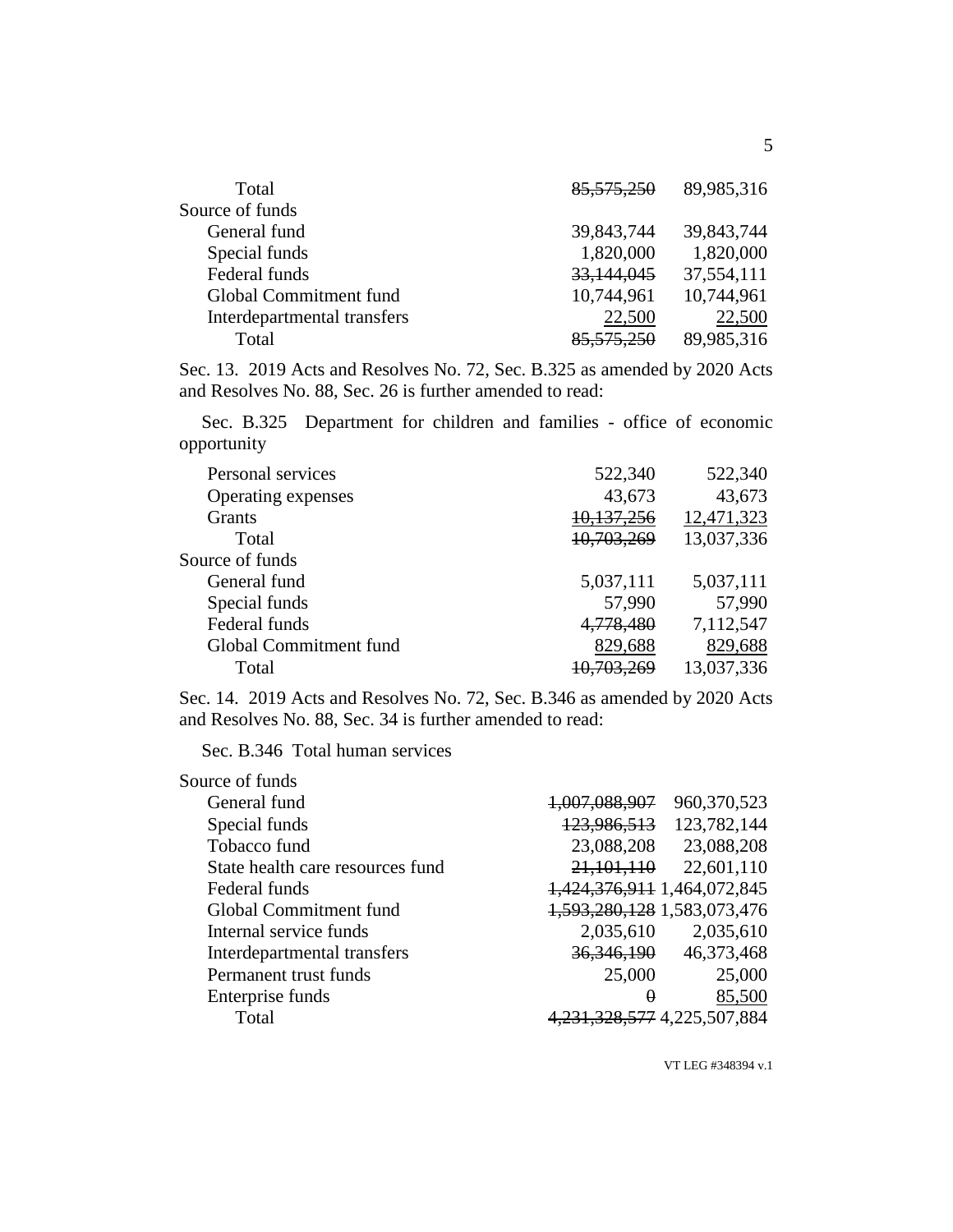Sec. 15. 2019 Acts and Resolves No. 72, Sec. B.711 is amended to read:

Sec. B.711 Environmental conservation - office of water programs

| Personal services           | 21,732,819            | 21,732,819 |
|-----------------------------|-----------------------|------------|
| Operating expenses          | 6,821,783             | 6,821,783  |
| <b>Grants</b>               | 32,104,881            | 31,354,321 |
| Total                       | 60,659,483            | 59,908,923 |
| Source of funds             |                       |            |
| General fund                | 7,994,351             | 7,994,351  |
| Special funds               | 19,641,195            | 18,890,635 |
| Federal funds               | 31,935,599            | 31,935,599 |
| Interdepartmental transfers | 1,088,338             | 1,088,338  |
| Total                       | <del>60,659,483</del> | 59,908,923 |

Sec. 16. 2019 Acts and Resolves No. 72, Sec. B.714 is amended to read:

Sec. B.714 Total natural resources

| Source of funds             |                        |               |
|-----------------------------|------------------------|---------------|
| General fund                | 29,608,969             | 29,608,969    |
| Special funds               | 60,039,636             | 59,289,076    |
| Fish and wildlife fund      | 9,236,567              | 9,236,567     |
| Federal funds               | 54,971,917             | 54,971,917    |
| Interdepartmental transfers | 10,178,254             | 10,178,254    |
| Permanent trust funds       | 60,000                 | 60,000        |
| Total                       | <del>164,095,343</del> | 163, 344, 783 |

Sec. 17. 2019 Acts and Resolves No. 72, Sec. B.802 is amended to read:

Sec. B.802 Housing & community development

| Personal services           | 3,723,802              | 3,723,802  |
|-----------------------------|------------------------|------------|
| Operating expenses          | 779,039                | 779,039    |
| <b>Grants</b>               | 11,773,050             | 11,673,050 |
| Total                       | 16,275,891             | 16,175,891 |
| Source of funds             |                        |            |
| General fund                | 2,753,913              | 2,753,913  |
| Special funds               | 5,185,233              | 5,085,233  |
| Federal funds               | 7,883,744              | 7,883,744  |
| Interdepartmental transfers | 453,001                | 453,001    |
| Total                       | <del>16.275.89</del> 1 | 16,175,891 |

Sec. 18. 2019 Acts and Resolves No. 72, Sec. B.813 as amended by 2020 Acts and Resolves No. 88, Sec. 38 is further amended to read: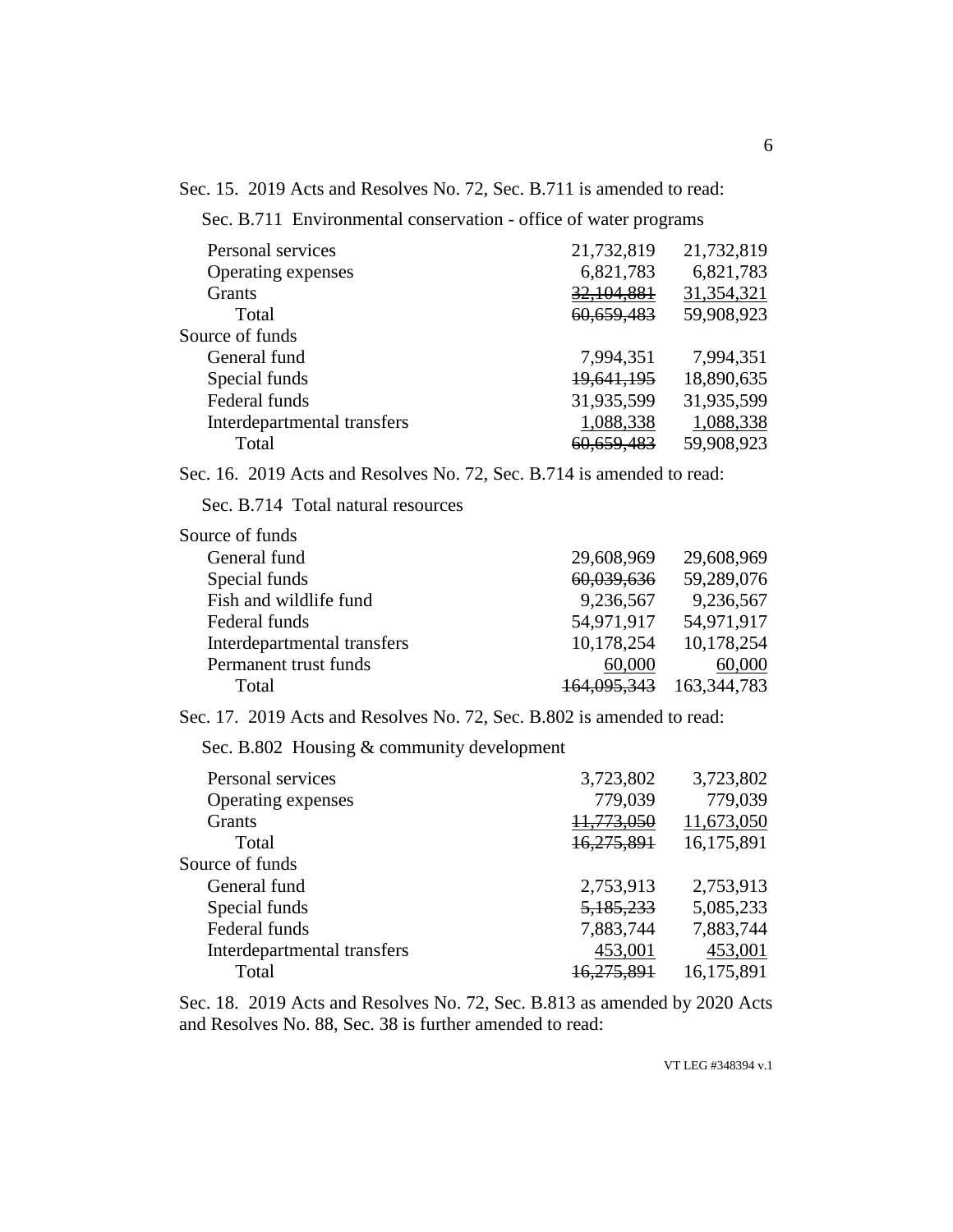Sec. B.813 Total commerce and community development

| Source of funds             |              |            |
|-----------------------------|--------------|------------|
| General fund                | 16,529,933   | 16,529,933 |
| Special funds               | 18,730,826   | 18,630,826 |
| Federal funds               | 30,578,334   | 30,578,334 |
| Interdepartmental transfers | 522,588      | 522,588    |
| Total                       | 66, 361, 681 | 66,261,681 |

Sec. 19. 2019 Acts and Resolves No. 72, Sec. B.902 is amended to read:

Sec. B.902 Transportation - buildings

| Operating expenses  | 907,746 | 307,746 |
|---------------------|---------|---------|
| Total               | 907,746 | 307,746 |
| Source of funds     |         |         |
| Transportation fund | 907,746 | 307,746 |
| Total               | 907,746 | 307,746 |
|                     |         |         |

Sec. 20. 2019 Acts and Resolves No. 72, Sec. B.903 as amended by 2020 Acts and Resolves No. 88, Sec. 39 is further amended to read:

Sec. B.903 Transportation - program development

| Personal services           | 53, 367, 048  | 53, 367, 048  |
|-----------------------------|---------------|---------------|
| Operating expenses          | 217,771,750   | 217,771,750   |
| <b>Grants</b>               | 27,258,553    | 27, 258, 553  |
| Total                       | 298, 397, 351 | 298, 397, 351 |
| Source of funds             |               |               |
| <b>Transportation fund</b>  | 40,775,234    | 41,675,234    |
| TIB fund                    | 12,955,317    | 12,055,317    |
| Federal funds               | 244,272,581   | 244,272,581   |
| Interdepartmental transfers | 191,790       | 191,790       |
| Local match                 | 202,429       | 202,429       |
| Total                       | 298, 397, 351 | 298, 397, 351 |

Sec. 21. 2019 Acts and Resolves No. 72, Sec. B.914 is amended to read:

Sec. B.914 Transportation - town highway bridges

| Personal services          | 3,239,423  | 3,239,423  |
|----------------------------|------------|------------|
| Operating expenses         | 10,143,100 | 9,843,100  |
| <b>Grants</b>              | 451,328    | 451,328    |
| Total                      | 13,833,851 | 13,533,851 |
| Source of funds            |            |            |
| <b>Transportation fund</b> | 1,304,648  | 1,004,648  |
|                            |            |            |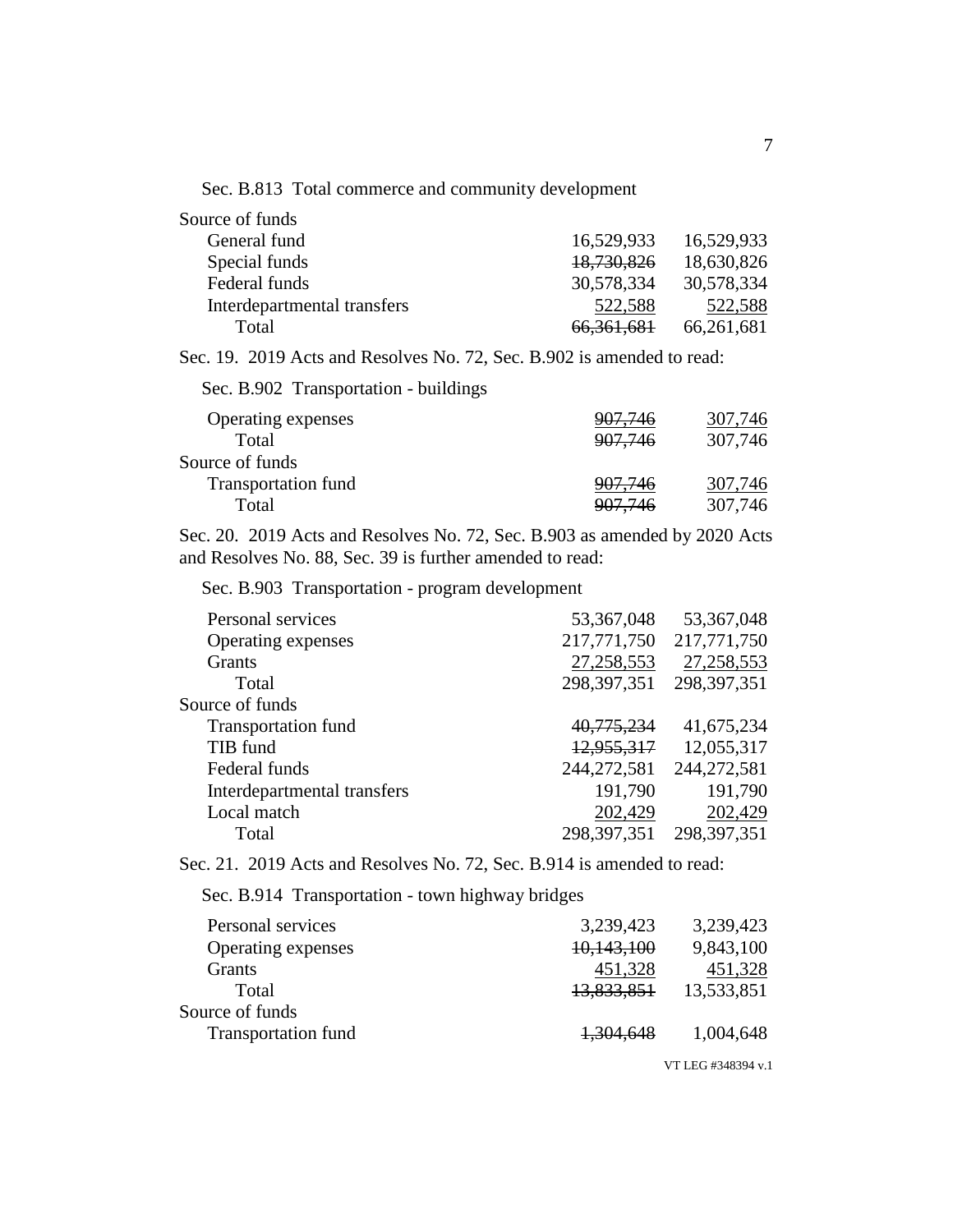| TIB fund      | 701,815    | 701,815    |
|---------------|------------|------------|
| Federal funds | 10,887,721 | 10,887,721 |
| Local match   | 939.667    | 939,667    |
| Total         | 13,833,851 | 13,533,851 |

Sec. 22. 2019 Acts and Resolves No. 72, Sec. B.919 is amended to read:

Sec. B.919 Transportation - municipal mitigation assistance program

| Operating expenses         | 204,000   | 204,000   |
|----------------------------|-----------|-----------|
| <b>Grants</b>              | 2,694,000 | 2,576,515 |
| Total                      | 2,898,000 | 2,780,515 |
| Source of funds            |           |           |
| <b>Transportation fund</b> | 700,000   | 700,000   |
| Special funds              | 770,000   | 652,515   |
| Federal funds              | 1,428,000 | 1,428,000 |
| Total                      |           | 2,780,515 |

Sec. 23. 2019 Acts and Resolves No. 72, Sec. B.922 as amended by 2020 Acts and Resolves No. 88, Sec. 42 is further amended to read:

Sec. B.922 Total transportation

| Source of funds             |                         |               |
|-----------------------------|-------------------------|---------------|
| Transportation fund         | 256,457,422 256,457,422 |               |
| TIB fund                    | 14,417,132              | 13,517,132    |
| Special funds               | 1,410,000               | 1,292,515     |
| Federal funds               | 319, 145, 747           | 319, 145, 747 |
| Internal service funds      | 20,112,038              | 20,112,038    |
| Interdepartmental transfers | 1,789,815               | 1,789,815     |
| Local match                 | 1,142,096               | 1,142,096     |
| Total                       | <del>614,474,250</del>  | 613,456,765   |

Sec. 24. 2019 Acts and Resolves No. 72, Sec. E.219 as amended by 2020 Acts and Resolves No. 88, Sec. 53 is further amended to read:

Sec. E.219 Military – veterans' affairs

(a) Of this appropriation, \$1,000 shall be used for continuation of the Vermont Medal Program; \$4,800 shall be used for the expenses of the Governor's Veterans' Advisory Council; and \$5,000 shall be used for the Military, Family, and Community Network; and \$10,000 shall be granted to the American Legion for the Boys' State and Girls' State programs.

Sec. 25. 2019 Acts and Resolves No. 72, Sec. E.905 as amended by 2020 Acts and Resolves No. 88, Sec. 58 is further amended to read: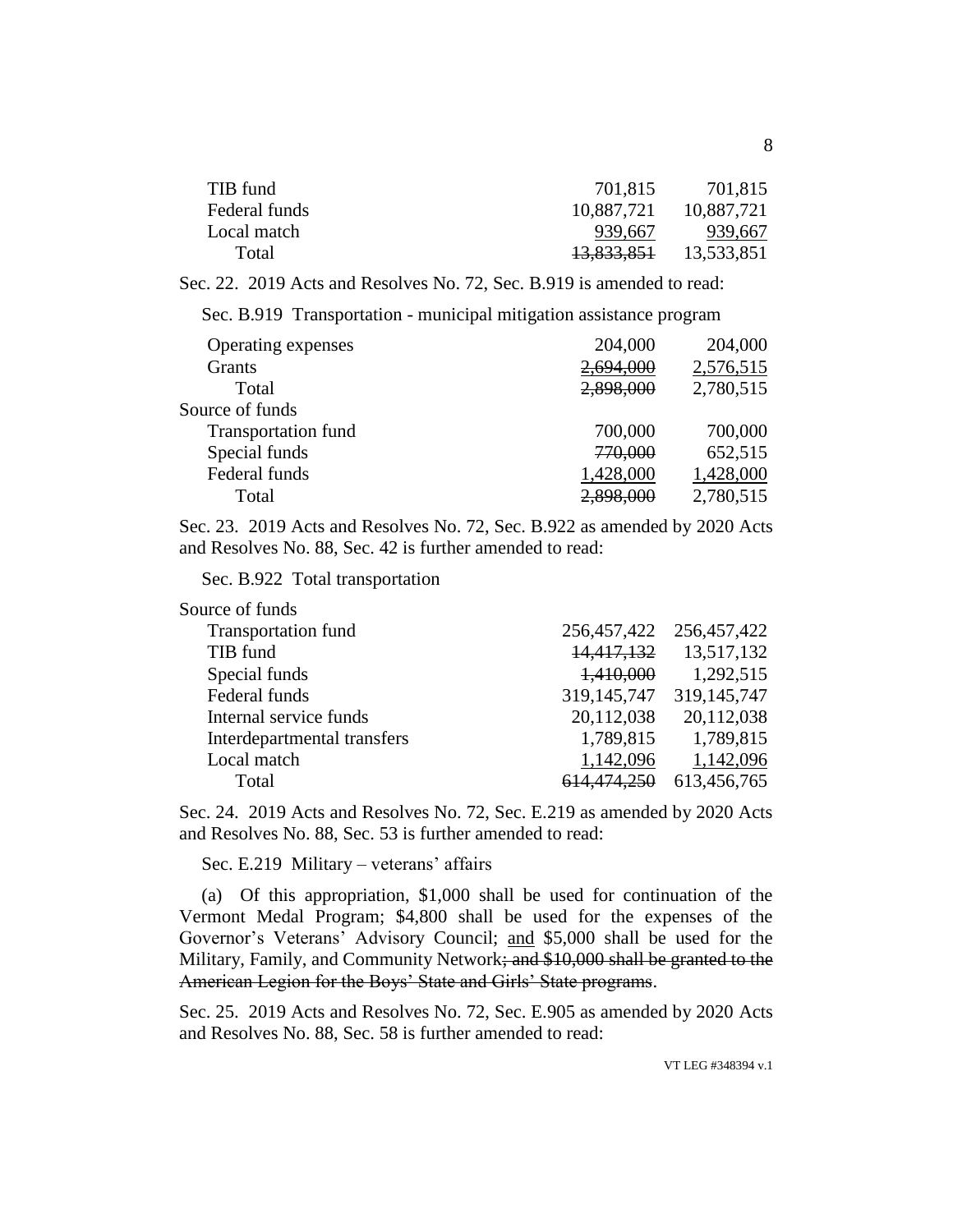#### Sec. E.905 SUPPLEMENTAL MAINTENANCE OR PROJECT SPENDING

(a) Notwithstanding 32 V.S.A. § 706 and the limits on program, project, or activity spending authority approved in the fiscal year 2020 Transportation Program, the Secretary of Transportation, with the approval of the Secretary of Administration and subject to the provisions of subsection (b) of this section, may transfer up to \$3,000,000.00 in Transportation Fund appropriations, other than appropriations for the Town Highway State Aid, Structures, and Class 2 roadway programs as follows:

(1) to the Transportation – Maintenance State System (8100002000) appropriation, for the specific purpose of addressing the overall cost of highway maintenance during fiscal year 2020.

(2) to the Transportation – Program Development (8100001100) appropriation, for the specific purpose of averting delays to project schedules.

(b)(1) If a contemplated transfer of an appropriation would not significantly delay the planned work schedule of a project, the Secretary may execute the transfer and shall give prompt notice thereof to the Joint Fiscal Office and to the House and Senate Committees on Transportation when the General Assembly is in session and, when the General Assembly is not in session, to the Joint Fiscal Office and the Joint Transportation Oversight Committee.

(2) If a contemplated transfer of an appropriation would, by itself, significantly delay the planned work schedule of a project, the Secretary:

(A) when the General Assembly is in session, may execute the transfer, but shall give the House and Senate Committees on Transportation advance notice of at least 10 business days prior to executing the transfer; or

(B) when the General Assembly is not in session, may execute the transfer, but shall give prompt notice of the transfer to the Joint Fiscal Office and the Joint Transportation Oversight Committee.

(c) In July 2020, the Secretary of Administration shall report all appropriations reductions made under the authority of this section to the Joint Fiscal Office, the Joint Fiscal Committee, and the Joint Transportation Oversight Committee. [Repealed.]

### Sec. 26. CORONAVIRUS PANDEMIC RESPONSE HUMAN SERVICES; FEDERAL FUNDS AUTHORIZATION

(a) The Agency of Human Services estimates \$6,117,944 of expenses will be incurred related to the coronavirus pandemic and COVID-19 emergency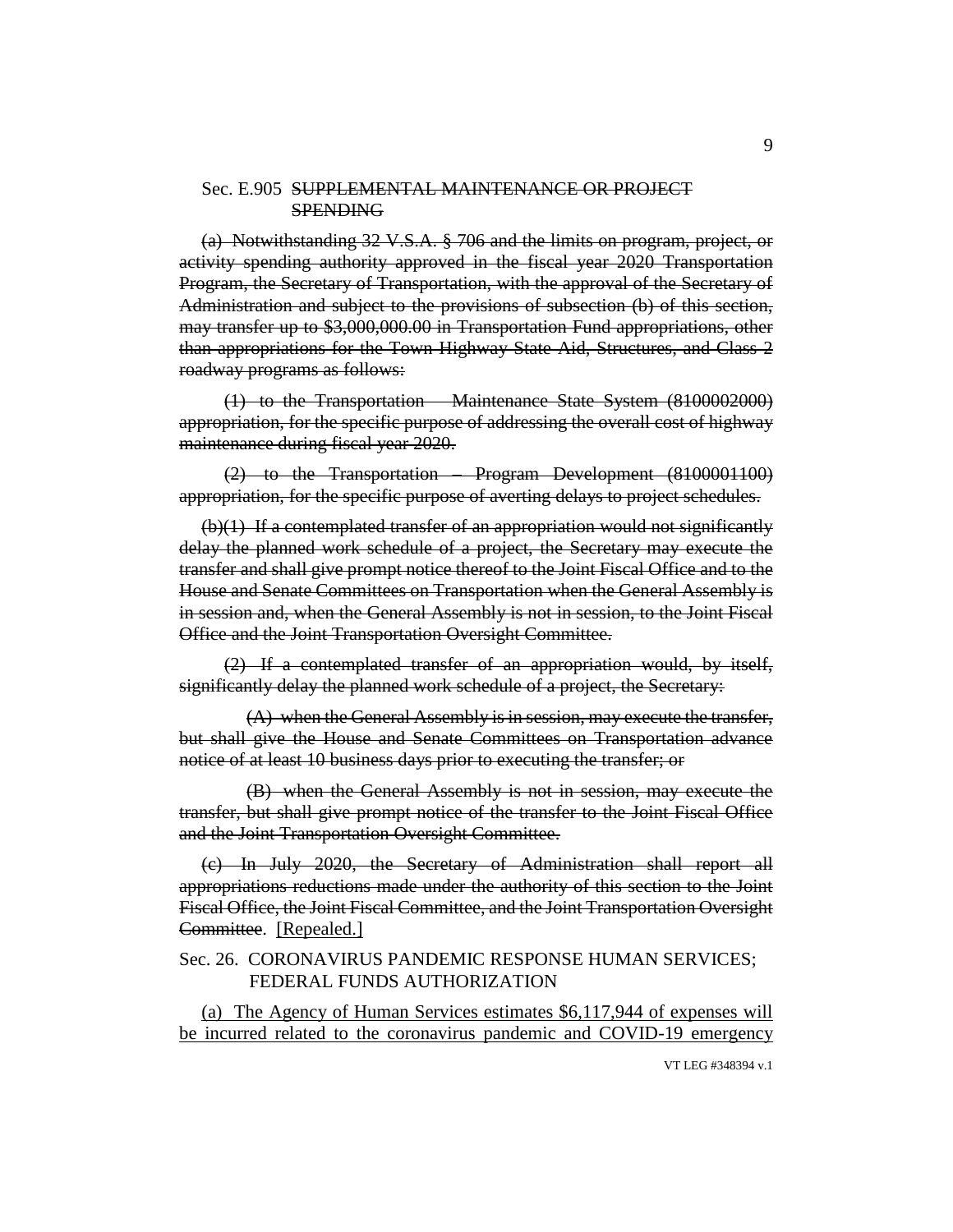response for the provision of emergency food assistance and costs for establishing isolation housing and recovery options for vulnerable populations with potential COVID-19 disease or exposure. These expenses also include rent, staffing, security, supplies, and telemedicine capacity.

(b) In fiscal year 2020, the Agency of Human Services is authorized to expend FEMA funds for 75% Federal Emergency Management Agency reimbursement for these incurred expenditures. State matching funds have been authorized in the May 11, 2020 Joint Fiscal Committee approved plan for the Coronavirus Relief Fund.

## Sec. 27. APPROPRIATION USE REPORTING REQUIREMENT

(a) The Agency of Human Service shall report to the Joint Fiscal Committee in August 2020 on the use of the funds appropriated from the Agency of Human Services Central Office earned federal receipts via Interdepartmental transfers appropriated in Sec. 5 of this act by further amending 2019 Acts and Resolves No. 72, Sec. B.301.

Sec. 27a. 2019 Acts and Resolves No. 72, Sec. E.301 as amended by 2020 Acts and Resolves No. 88, Sec. 55 is further amended to read:

Sec. E.301 Secretary's Office – Global Commitment

\* \* \*

(c) Up to  $$15,400,000$   $$25,367,779$  is transferred from the Agency of Human Services Federal Receipts Holding Account to the Interdepartmental Transfer Fund consistent with the amount appropriated in Sec. B.301 – Secretary's Office – global commitment of this act.

Sec. 28. 2019 Acts and Resolves No. 72, Sec. D.101 as amended by 2020 Acts and Resolves No. 88, Sec. 45 is further amended to read:

Sec. D.101 FUND TRANSFERS, REVERSIONS, AND RESERVES

\* \* \*

(b) Notwithstanding any provisions of law to the contrary, in fiscal year 2020:

(1) The following amounts shall be transferred to the General Fund from the funds indicated:

| 21405 Bond Investment Earnings                   | 2,738,248.00       |
|--------------------------------------------------|--------------------|
| 21923 Historic Property Stab & Rehab             | 32,917.00          |
| 22005 AHS Central Office earned federal receipts | 15,874,593.00      |
|                                                  | VT LEG #348394 v.1 |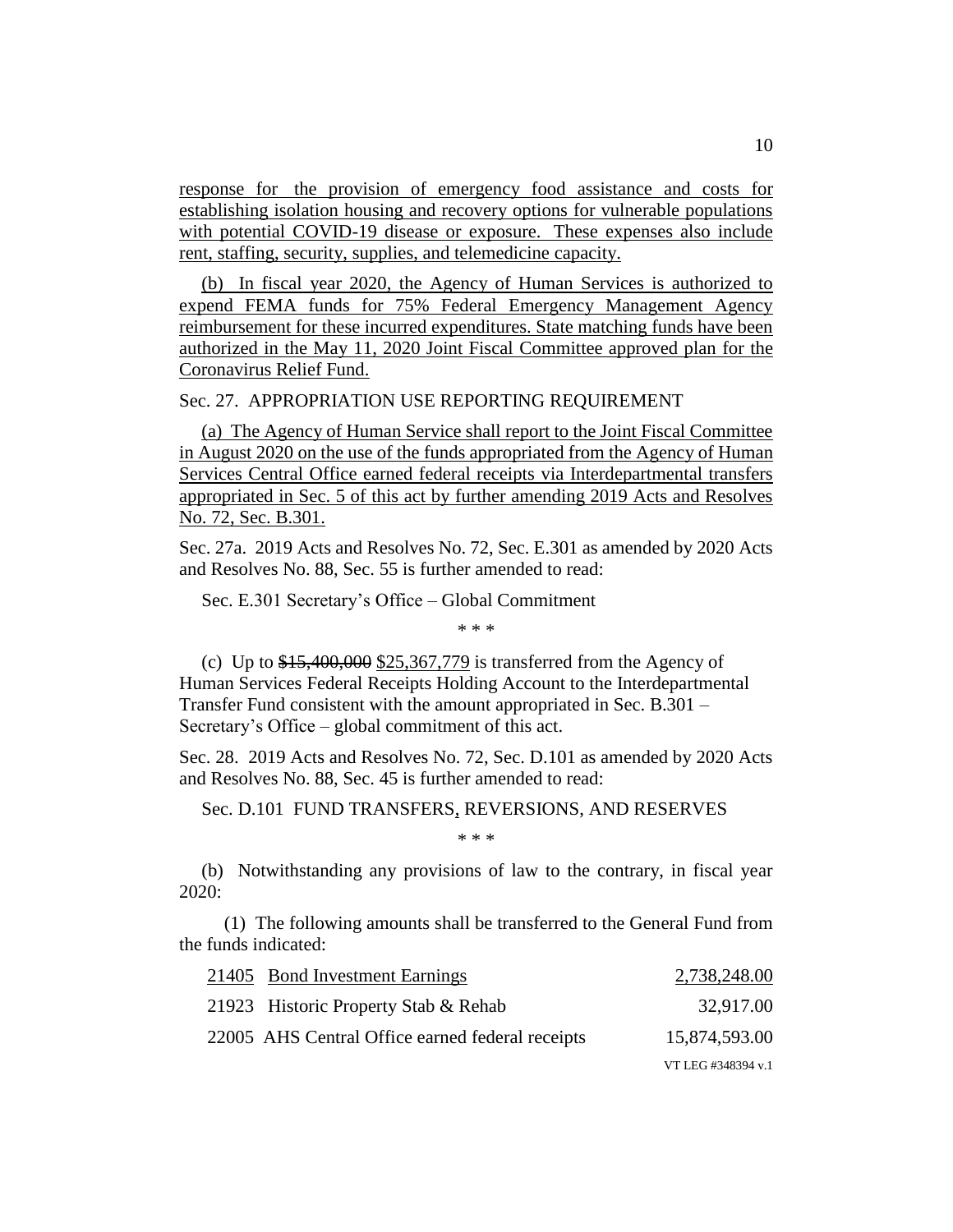| 50300 Liquor Control Fund        | 18,370,000.00 23,000,000.00 |
|----------------------------------|-----------------------------|
| 50400 Vermont Life Magazine Fund | 375,000.00                  |
| 62100 Unclaimed Property Fund    | 2,889,512.00 3,470,512.00   |
| Caledonia Fair                   | 5,000.00                    |
| North Country Hospital Loan      | 24,047.30                   |

(2) The following estimated amounts, which may be all or a portion of unencumbered fund balances, shall be transferred from the following funds to the General Fund in fiscal year 2020. The Commissioner of Finance and Management shall report to the Joint Fiscal Committee at its July meeting the final amounts transferred from each fund and certify that such transfers will not impair the agency, office, or department reliant upon each fund from meeting its statutory requirements.

21638 AG-Fees & Reimbursements-Court Order 2,000,000.00 4,000,000.00 21928 Secretary of State Services Fund 2,032,817.00 2,432,817.00

(3) In fiscal year 2020, notwithstanding 2016 Acts and Resolves No. 172, Sec. E.228, \$33,104,193 \$36,104,193 of the unencumbered balances in the Insurance Regulatory and Supervision Fund (Fund Number 21075), the Captive Insurance Regulatory and Supervision Fund (Fund Number 21085), and the Securities Regulatory and Supervision Fund (Fund Number 21080) shall be transferred to the General Fund.

(4) The following amounts shall be transferred from the General Fund to the funds indicated:

| 21370 Tobacco Litigation Settlement Fund      | 1,500,000.00 |
|-----------------------------------------------|--------------|
| 21555 Emergency Relief and Assistance Fund    | 1,476,322.00 |
| 56100 Workers' Compensation Fund              | 2,715,144.00 |
| 56200 State Liability Insurance Fund          | 2,323,899.00 |
| 56300 Risk Management $-$ all other insurance | 128,000.00   |
| 58600 Equipment Revolving Fund                | 581,928.00   |

(A) Of the amount transferred to the Emergency Relief and Assistance Fund, \$865,000 is intended to meet additional projected funding needs for fiscal year 2020, and the remainder is to be applied toward prefunding projected needs for fiscal year 2021.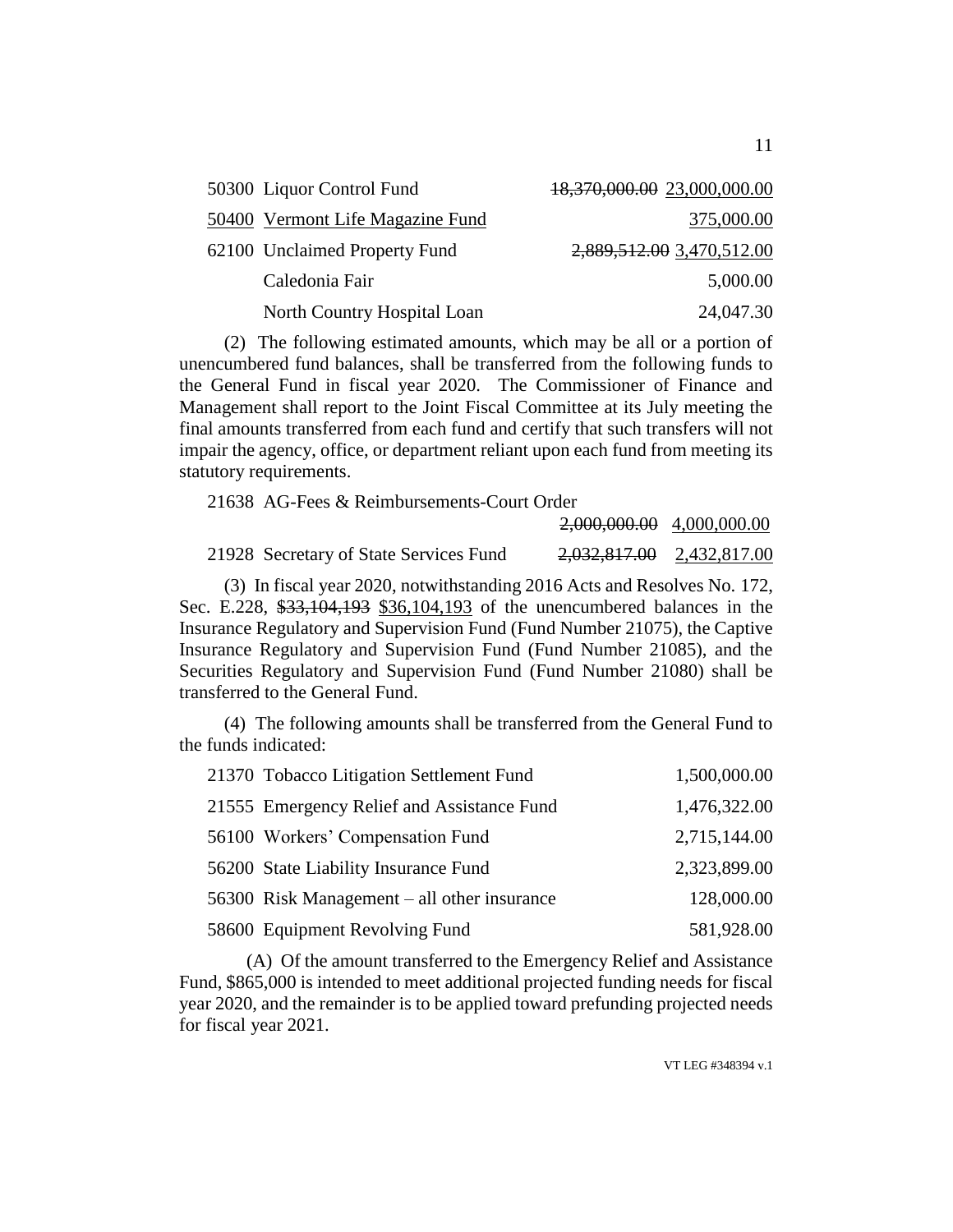(B) Of the amount transferred to the Equipment Revolving Fund, \$581,928 shall be for the intended purpose of establishing revolving loans for Information Technology needs and shall be tracked and reported separately from other Equipment Revolving Fund activity.

\* \* \*

(f) The following General Fund amount shall be reserved in fiscal year 2020 for fiscal year 2021 budget expenditures: \$18,365,715. These funds shall be unreserved in fiscal year 2021. In fiscal year 2020, any unreserved and undesignated end of fiscal year General Fund surplus remaining after satisfying the requirements of 32 V.S.A. § 308 and notwithstanding 32 V.S.A. § 308c shall remain in the General Fund and available for appropriation in fiscal year 2021.

Sec. 29. USE OF GENERAL FUND RESERVES FOR FISCAL YEAR 2020 FINANCIAL CLOSE OUT

(a) To the extent funds are required to close the General Fund in balance for fiscal year 2020, the following amounts are unreserved:

(1) First, notwithstanding 32 V.S.A. § 308c, up to \$31,553,274 is unreserved from the General Fund Balance Reserve (aka Rainy Day Fund).

(2) Second, notwithstanding 32 V.S.A § 308, up to \$79,823,411 is unreserved from the General Fund Budget Stabilization Reserve.

(3) Finally, notwithstanding 32 V.S.A. § 308c, up to \$98,236,983 is unreserved from Human Services Caseload Reserve.

(b) Should federal fiscal assistance to states become available, including the ability for utilization of interfund borrowing from the Coronavirus Relief Fund that would allow for the use of such federal funding to be directly applied to the General Fund or applied to fiscal year 2020 General Fund expenditures, such funds shall be applied as allowed to reduce or eliminate the need to utilize the provisions of subsection (a) of this section.

Sec. 30. APPLICATION OF FISCAL YEAR 2020 DEFERRED TAX PAYMENTS COLLECTED IN FISCAL YEAR 2021

(a) To the extent that tax payments that were due to the State in fiscal year 2020 but were deferred as a result of state and federal emergency action taken in response to the Coronavirus Pandemic are received into the General Fund through August 15, 2020, funds from such payments shall be transferred or reserved as follows:

VT LEG #348394 v.1 (1) First, to the extent any interfund loan was made from the Coronavirus Relief Fund under the provision of Sec. 29(b) of this act, in an amount to repay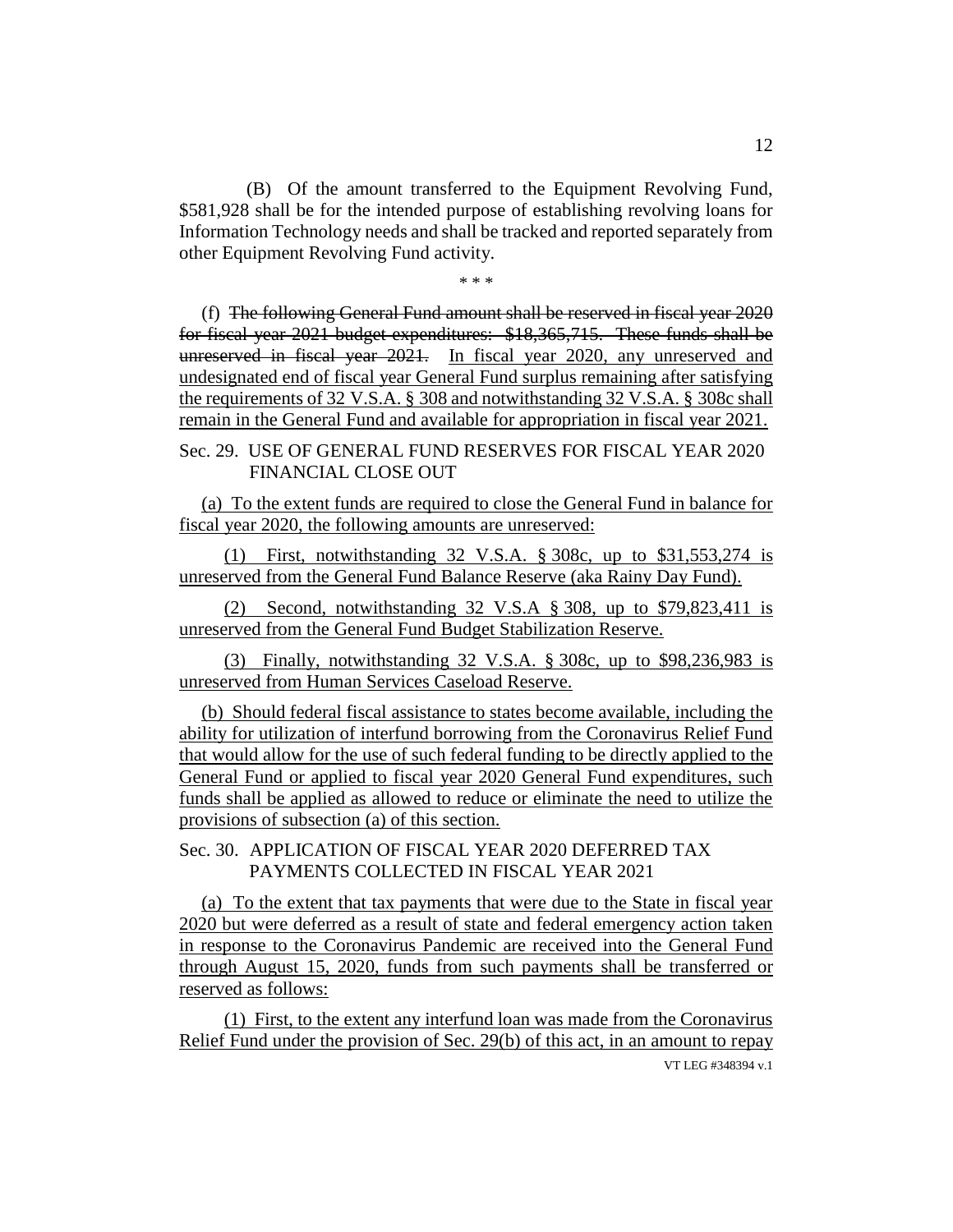the balance of the interfund loan.

(2) Second, in the Human Services Caseload Reserve, in an amount to bring this reserve balance up to \$98,236,983.

(3) Third, in the General Fund Budget Stabilization Reserve, in an amount to bring this reserve balance up to \$81,472,791.

(4) Fourth, in General Fund Balance Reserve (aka Rainy Day Fund), in an amount to bring this reserve balance up to \$31,553,274.

(5) Finally, any additional amounts received from such payments shall remain available in the General Fund for appropriation in fiscal year 2021.

Sec. 31. FISCAL YEAR 2020 CLOSE OUT APPROPRIATION TRANSFER **AUTHORITY** 

(a) Notwithstanding 32 V.S.A. § 706, in order to facilitate fiscal year 2020 financial closure of the State, the Commissioner of Finance and Management may, upon approval of the Governor, transfer fiscal year 2020 balances of appropriations up to \$250,000, and, upon approval of the Emergency Board, transfer fiscal year 2020 balances at or over \$250,000 made under any appropriation act for the support of the government from one component of an agency, department, or other unit of the Executive Branch of State government, to any component of the same agency, department, or unit. The Commissioner shall provide a report on all transfers made under the provisions of this subsection to the Joint Fiscal Committee in August 2020.

(b) Notwithstanding any other act or provision of law, the Legislative Branch of State government, in order to facilitate fiscal year 2020 financial closure of the Legislative Branch budgets, may transfer up to \$250,000 between appropriation units within the Legislative Branch.

Sec. 32. 2020 Acts and Resolves No. 88, Sec. 49 is amended to read:

## Sec. 49. FISCAL YEAR 2020 ONE-TIME GENERAL FUND APPROPRIATIONS

(a) In fiscal year 2020, the sum of \$370,000 is appropriated to the Secretary of Administration for distribution to departments to provide funding for the fiscal year 2020 change to the Vermont State Employees' Retirement System's employer contribution rate.

(b) In fiscal year 2020, the sum of \$25,000 is appropriated to the Agency of Commerce and Community Development for the commissioning of the USS Vermont.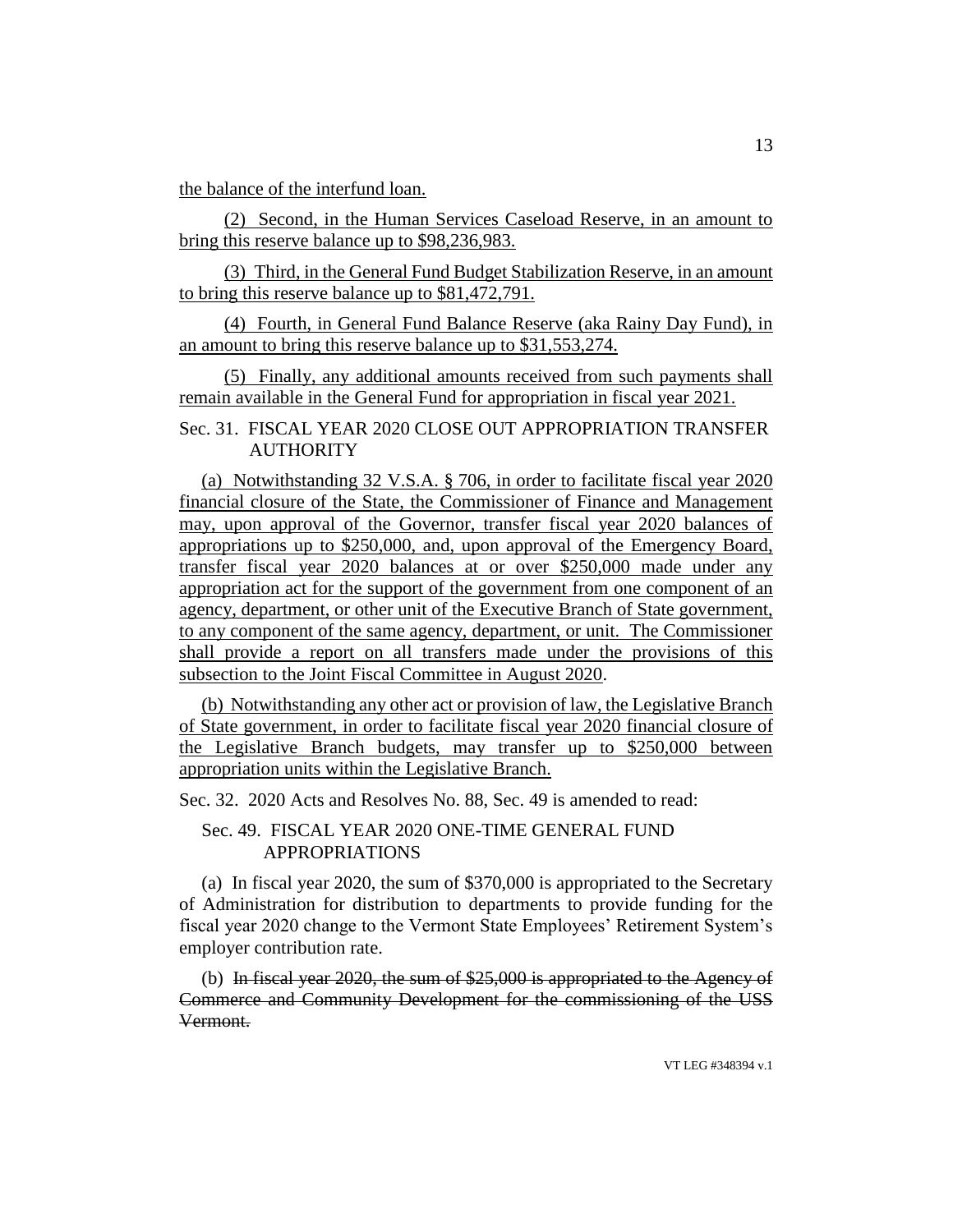$\left(\frac{e}{c}\right)$  In fiscal year 2020, the sum of \$450,000 is appropriated to the Secretary of State for calendar year 2020 general election expenditures.

Sec. 33. VERMONT STUDENT ASSISTANCE CORPORATION; INTENT

(a) It is the intent of the General Assembly in fiscal year 2021 to fund the Vermont Student Assistance Corporation base appropriation at the level of \$19,978,588 for the 2020–2021 academic year.

Sec. 34. MEDICAID NON-EMERGENCY TRANSPORTATION

(a) In fiscal year 2021, prior to executing a contract to provide Medicaid Non-Emergency Transportation services, the Department of Vermont Health Access shall provide to the Joint Fiscal Committee for review and approval a detailed analysis demonstrating that by executing such a contract:

(1) no State policy, including the coordinated delivery of transportation services in the Elders and Persons with Disability program and the Medicaid Non-Emergency Transportation program, will be compromised;

(2) there will be no degradation of service to eligible individuals; and

(3) the financial stability of the State's public transportation systems will be maintained.

(b) The analysis shall also include the impact of the Agency of Transportation's investments in vehicles, technology, and other capital investments on the coordinated service delivery model.

### Sec. 35. CENTRAL GARAGE FUND REPORT

(a) The Agency of Transportation shall report to the Joint Fiscal Committee and to the House and Senate Committees on Transportation on September 1, 2020 on the status of the Central Garage Fund and the plan to address any negative projected balance in the Fund.

\* \* \* Coronavirus Relief Fund \* \* \*

### Sec. 36. ONE-TIME CORONAVIRUS RELIEF FUND (CRF) APPROPRIATIONS

(a) The following appropriations are authorized on a one-time basis in fiscal year 2020 from the Coronavirus Relief Fund (CRF) established under the federal Coronavirus Aid, Relief and Economic Security (CARES) Act to address necessary expenditures with respect to the Coronavirus Disease 2019 (COVID-19) public health emergency. These expenditures were not accounted for in the

14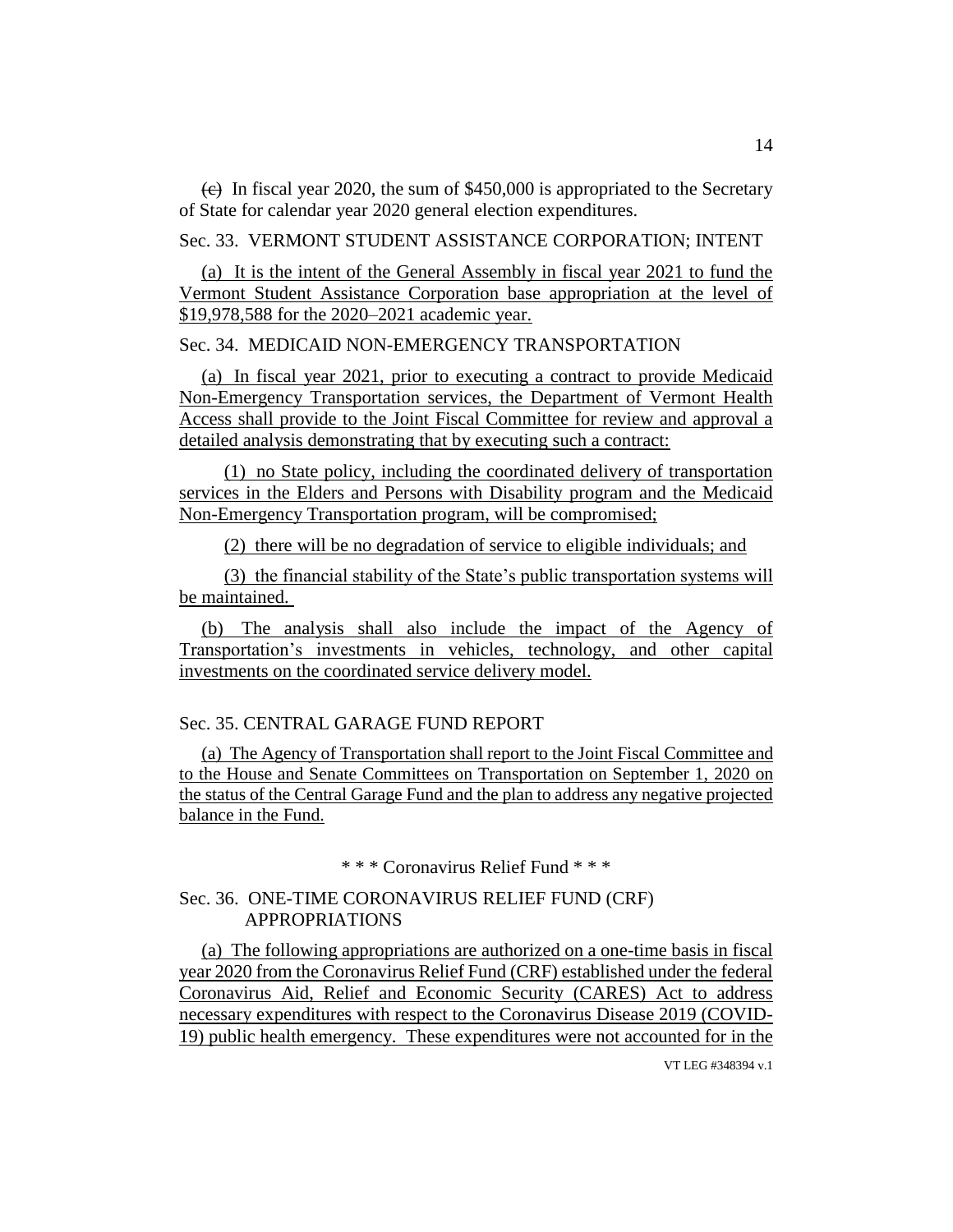State budget most recently approved as of March 27, 2020 and were incurred during the period that began on March 1, 2020, in accordance with the Department of Treasury's April 22, 2020 interpretation of limitations on the permissible use of fund payments. These appropriations shall carry forward to fiscal year 2021, as needed.

(1) Joint Fiscal Committee: \$600,000 is appropriated to the Legislative Joint Fiscal Committee for use or transfer to appropriation units within the General Assembly as necessary to reimburse eligible fiscal year 2020 expenditures. The transfers shall be reviewed and approved through traditional transfer approval processes by the Secretary of Administration. The Joint Fiscal Office shall provide a list of the COVID-19 expenditures funded by this appropriation and related documentation and transfers to other legislative departments to the Joint Legislative Management Committee, the Joint Fiscal Committee, and the Commissioner of Finance and Management on or before July 30, 2020.

(A) The establishment of one (1) exempt full-time limited service Capital Police Officer position is authorized.

(2) Legislature: \$750,000 is appropriated to the Legislature for costs incurred beyond the budgeted 18-week legislative session in fiscal year 2020 due to the response to the Coronavirus pandemic, which includes delays and an extension to legislative work necessitated in the transition to remote or partially remote work for the Legislature.

(3) Agency of Natural Resources: \$2,000,000 is appropriated to the Agency of Natural Resources to be transferred to the Agency's departments as needed to support sanitation efforts at public facilities.

(4) The Vermont State Colleges (VSC): \$12,515,500 is granted to the Vermont State Colleges. \$5,117,792 to cover the cost of rooms and meals refunds provided to students due to campus closures during the spring 2020 semester due to the Coronavirus pandemic. The remaining amount is for other expenses incurred or anticipated to be incurred by June 30, 2020 for COVID-19 response, including distance learning, equipment and supplies, facilities alterations, and staff or contractual costs related to the response.

(5) The University of Vermont (UVM): \$8,691,500 is granted to the University of Vermont. \$5,016,300 to cover the cost of rooms and parking refunds provided to students due to campus closure during the spring 2020 semester due to the Coronavirus pandemic. The remaining amount is for other expenses incurred or anticipated to be incurred by June 30, 2020 for COVID-19 response, including distance learning, equipment and supplies, facilities alterations and staff or contractual costs related to the response.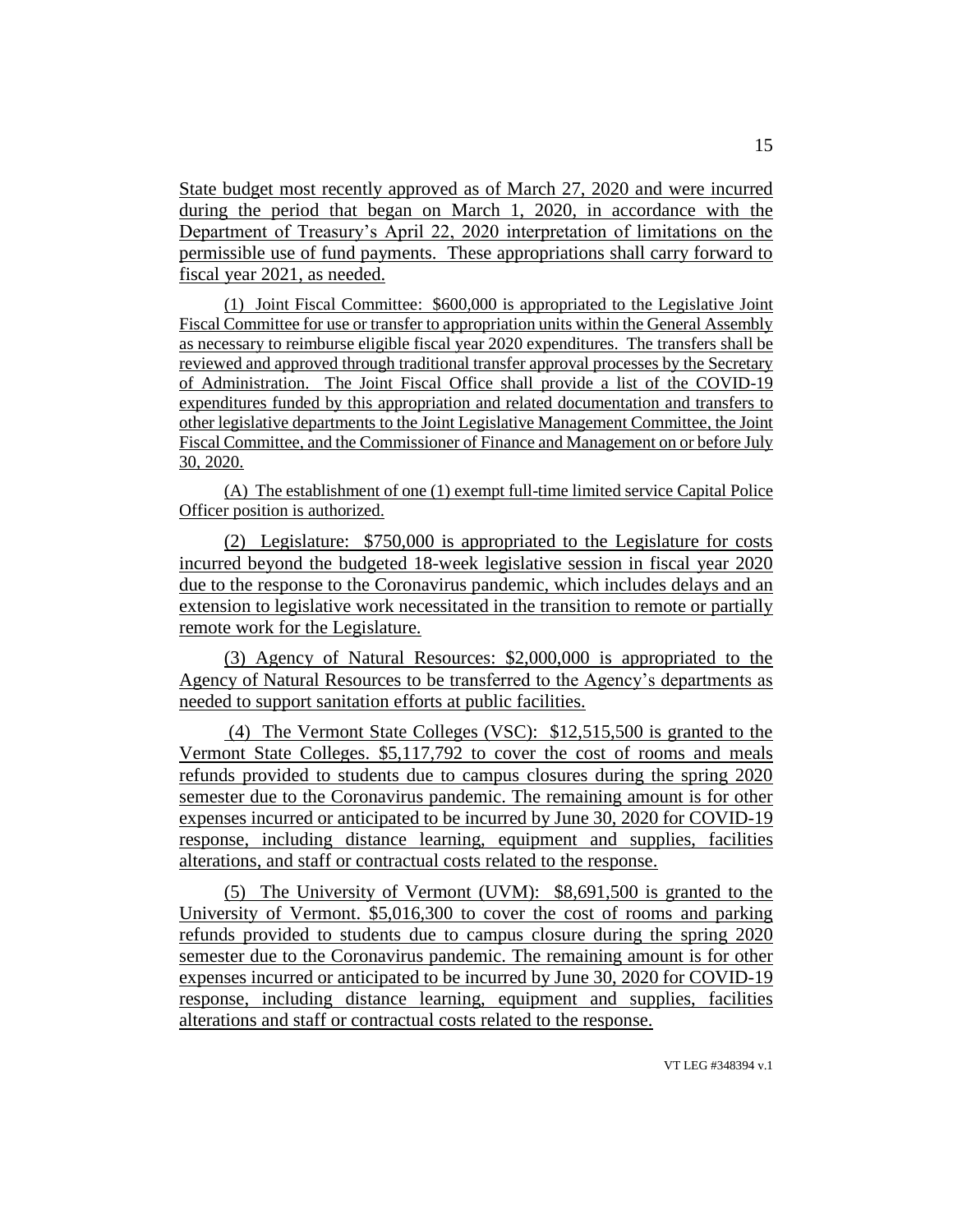(6) The Vermont Student Assistance Corporation (VSAC): \$5,100,000 is granted to the Vermont Student Assistance Corporation for increased tuition grants to students as a result of reduced household income in the 2020 calendar year as well as increased demand for skills enhancement grants due to the economic impacts of the Coronavirus pandemic.

(7) The Agency of Human Services (AHS) for Emergency Medical/Ambulance Services: \$3,000,000 is appropriated to AHS for Emergency Medical/Ambulance Services costs and financial assistance during the pandemic allocated as follows:

(A) \$900,000 for the necessary training and support of EMTs including volunteers and paramedic education, these funds may be transferred to the department of health for disbursement as necessary.

(B) \$100,000 for AHS in coordination with the Department of Financial Regulation (DFR) to engage though sole source contract one or more financial consultants to assist EMS service providers with applications needed for federal provider relief funds related to coronavirus funding; state prospective payments related to coronavirus through the Agency of Human Services and the Department of Vermont Health Access; and other grant funding that may be available in response to the pandemic.

(C) \$2,000,000, of which five percent shall be reserved for extraordinary financial relief to State EMS providers upon demonstrated need and the remainder of which may be used to make EMS provider stabilization grants in a manner determined by AHS that recognizes the need for administrative simplicity and EMS provider organization size.

(8) Department of Corrections: \$600,000 is appropriated to the Department of Corrections for support of necessary changes in community supervision and community programming resulting from COVID-19 impacts. This may include transfers or grant funding to diversion or community justice programs to maintain these programs to meet increased demand following reduced judicial operations due to the pandemic.

(9) State's Attorneys: \$818,000 is appropriated to the Department of State's Attorneys for costs incurred or anticipated to be incurred by June 30, 2020 in response to the pandemic.

(10) Defender General: \$419,000 is appropriated to the Defender General for costs incurred or anticipated to be incurred by June 30, 2020 in response to the pandemic.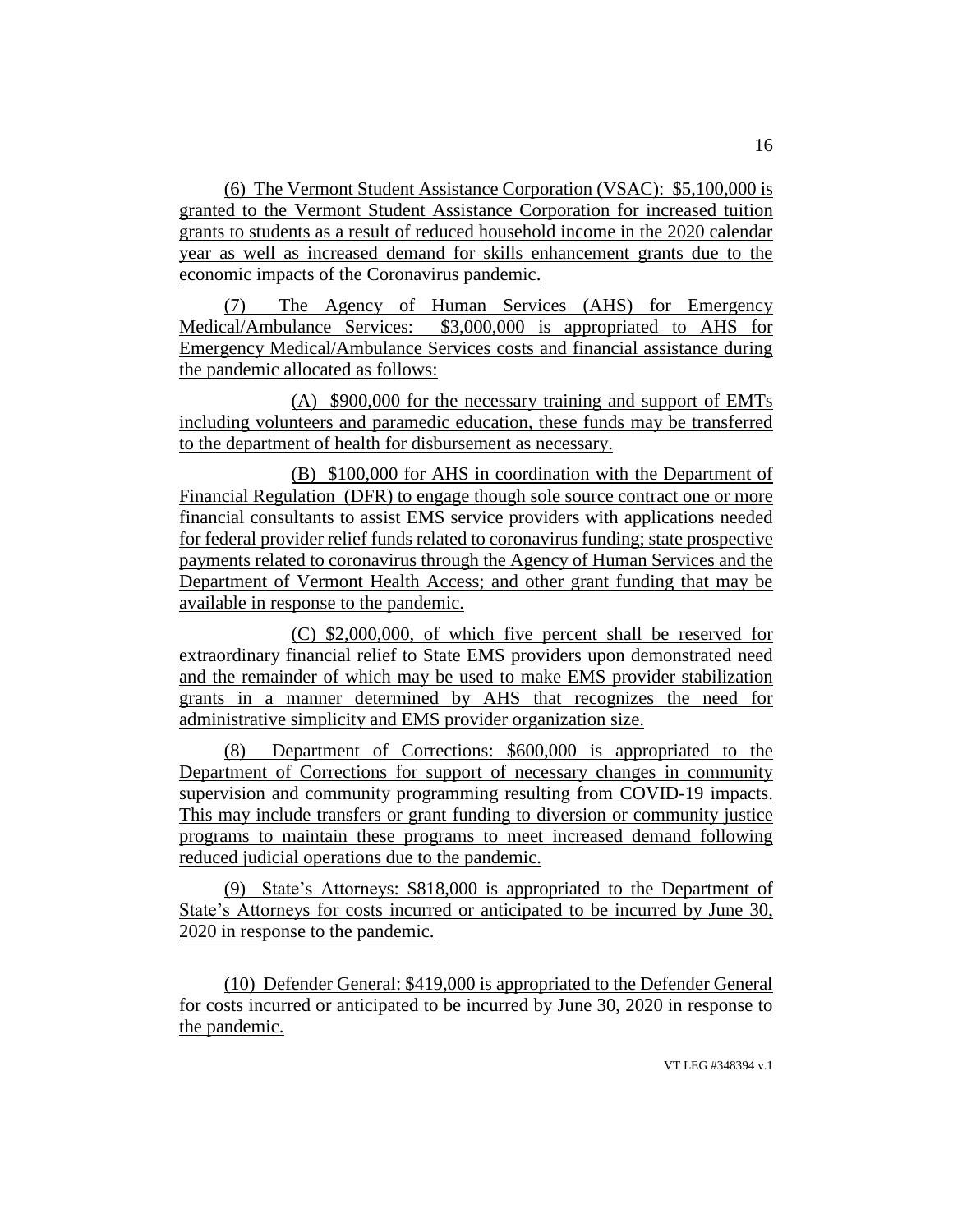(11) Vermont Center for Crime Victims Services: \$275,000 is appropriated to Center for Crime Victims Services for costs incurred or anticipated to be incurred by June 30, 2020 in response to the pandemic.

(12) Judiciary: \$4,910,500 is appropriated to the Judiciary for costs directly related to impacts from the pandemic. These funds enable Judicial operations to resume in a safe manner, including the support of remote operations, expenditures for hazard pay for public-facing staff, and expenditures to expediently address the backlog of cases resulting from reduced Judicial operations during the pandemic.

(A) The establishment of sixteen (16) exempt full-time limited service positions is authorized, as needed. Given the time frame faced in establishing the pandemic response work, use of temporary positions or contracts may be utilized as an alternative to filling new limited service positions.

### Sec. 37. FULL COST ACCOUNTING OF CORONAVIRUS PERSONAL SERVICE EXPENSES

(a) The State Treasurer shall make a determination of the impact on State Retirement System actuarial obligations of any personnel expenses, hazard pay, overtime, or other personal services costs that are incurred through December 30, 2020 due to the Coronavirus Pandemic. Upon approval of the Secretary of Administration said amount shall be appropriated and transferred from the Coronavirus Relief Fund to the State Retirement System in fiscal years 2020 or 2021. The State Treasurer shall report the amount transferred under this authority to the Joint Fiscal Committee and the Commissioner of Finance and Management.

Sec. 38. EFFECTIVE DATE

(a) This act shall take effect on passage.

And by renumbering all of the sections of the bill to be numerically correct (including internal references) and adjusting all of the totals to be arithmetically correct.

(Committee vote: )

17

VT LEG #348394 v.1

\_\_\_\_\_\_\_\_\_\_\_\_\_\_\_\_\_\_\_\_\_\_\_\_\_\_\_\_\_\_\_\_\_\_